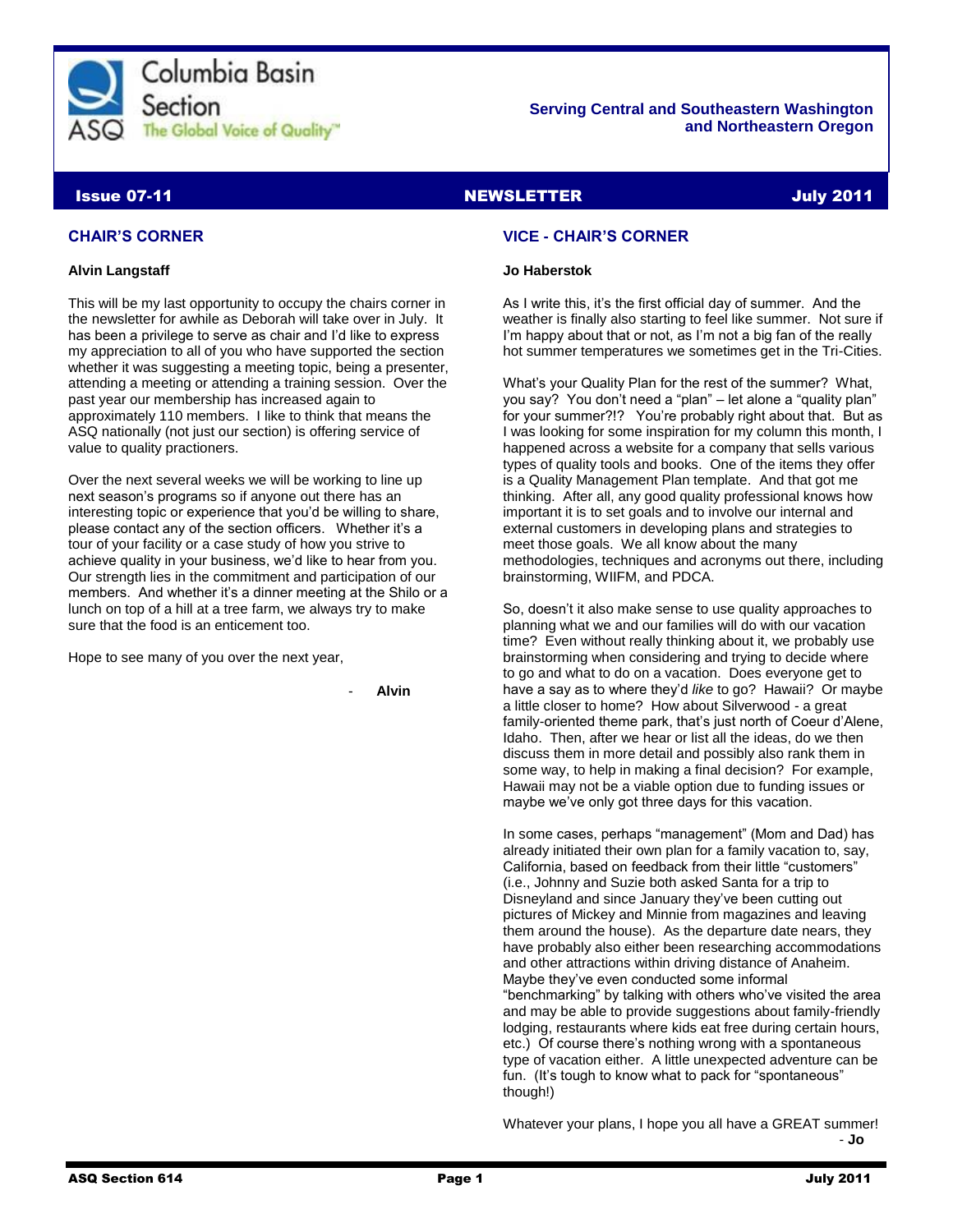## **ISO 9001: 2008 CONSPECTUS**

## **Submitted by Dennis Arter, Fellow ASQ**

Here's a simple description of ISO 9001:2000 requirements. Part 4: Quality management system

General concept is to:

- Say what you do and do what you say (PDCA)
- Documentation requirements
	- Write down the important things
	- Get organized to achieve quality
	- Make directions available to users
	- Keep directions up-to-date (as long as needed)
	- Identify needed records and maintain them

## Part 5: Management responsibility

- Provide vision and commitment to quality
- Plan to achieve quality -Establish quality objectives -Keep the quality management system current
- Define duties and responsibilities -Define and communicate responsibilities and authorities -Put someone in charge of the quality program -Communicate within the organization
- Monitor the operations -Periodically, to ensure suitability, adequacy and effectiveness f quality management system -Inputs from both internal and external sources -Outputs to cover QMS, product, and resources -Keep records

#### Part 6: Resource management

- Determine and provide resources for: -Implementing and maintaining the QMS -Enhancing customer satisfaction
- Allow people to excel in their work -Determine competencies and provide training -Give them the tools and equipment to do the job -Determine and manage the work environment

## **ISO 9001: 2008 CONSPECTUS (Cont'd)**

## Part 7: Product realization

- Define the process steps before doing it -Product specifications -Processes, instructions, and resources to make it -Quality control (test and inspection) needed -Records to prove it to outsiders -Called "quality, production, or run plans"
- Know what the customer wants -Determine all the requirements -Make sure you can do it (contract review) -Keep the customer in the loop
- Design for quality
	- -Create a design plan
	- -Define the design input (requirements)
	- -Capture the design in useful documents
	- -Periodically review the design process
	- -Verify that you did what you promised
	- -Validate the design to see if it really works
	- -Control changes to the design
	- Use good stuff from your suppliers -Know what you want -Check out your suppliers and monitor them -Verify you received what you ordered
- Control your production and service -Make it under controlled conditions -Validate processes that can't be measured -Match the job to the specs and show the status -Keep track of what you make (if required) -Don't break your customer's stuff -Keep it good as it proceeds through production and delivery
- Check the work with good equipment -Identify information needed for monitoring (process) and measuring (conformity) -Identify the devices needed for both -Control monitoring and measuring processes -Make sure measuring equipment is good

## Part 8: Measurement, analysis and improvement

- Develop ways to measure QC, QA, QM
- Monitor your customer's perception of your quality
- Audit your quality management system
- Monitor your internal processes
- Measure the product characteristics
- Don't accidentally ship or use bad stuff
- Properly dispose of bad stuff
- Collect information and analyze it
- Continually improve the QMS effectiveness